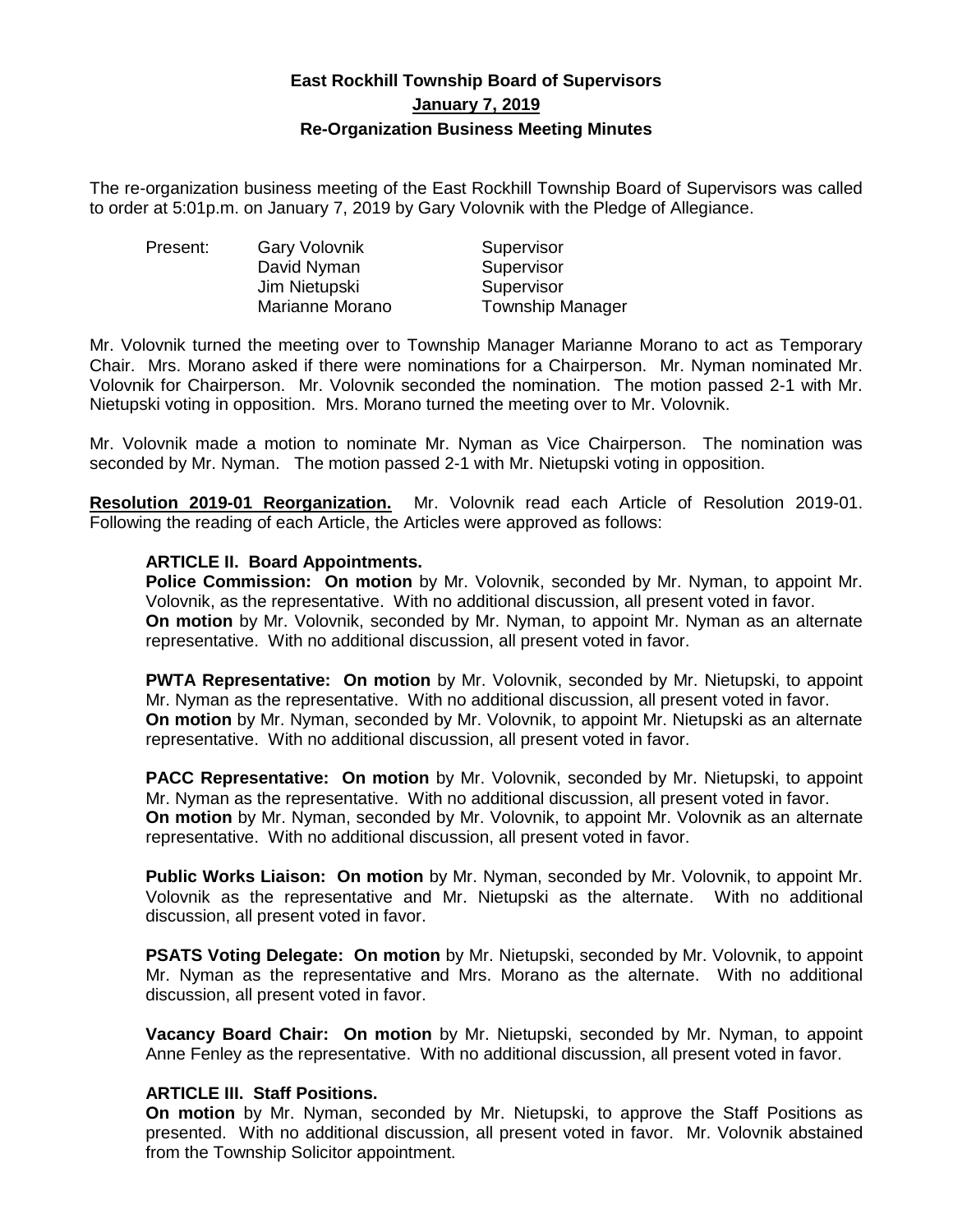## **ARTICLE IV. Financial Institutions and News Publications.**

**On motion** by Mr. Nietupski, seconded by Mr. Nyman, to accept the financial institutions and news publications as read. With no additional discussion, all present voted in favor.

## **ARTICLE V. Planning Commission Appointments.**

**On motion** by Mr. Volovnik, seconded by Mr. Nyman, to accept the reappointment of Anne Fenley and David Nyman to the Planning Commission. The motion passed 2-1 with Mr. Nietupski voting in opposition.

## **ARTICLE VI. Zoning Hearing Board Appointments.**

**On motion** by Mr. Nietupski, seconded by Mr. Nyman, to accept the reappointment of David Watt to the Zoning Hearing Board. With no additional discussion, all present voted in favor.

## **ARTICLE VII. Park and Recreation Board Appointments.**

**On motion** by Mr. Nyman, seconded by Mr. Nietupski, to accept the reappointment of Roseann Valone to the Park and Recreation Board. With no additional discussion, all present voted in favor.

## **ARTICLE VIII. Joint UCC Appeals Board Appointments.**

**On motion** by Mr. Nietupski, seconded by Mr. Nyman, to accept the reappointment of James Kopchak to the Joint UCC Appeal Board. With no additional discussion, all present voted in favor.

## **ARTICLE IX. Tax and Assessments.**

**On motion** by Mr. Nyman, seconded by Mr. Nietupski, to accept the tax and assessments as read. With no additional discussion, all present voted in favor.

## **ARTICLE X. Real Estate Tax Exemption.**

**On motion** by Mr. Nietupski, seconded by Mr. Nyman, to accept the real estate tax exemption as read. With no additional discussion, all present voted in favor.

## **ARTICLE XI. Treasurer's Bond.**

**On motion** by Mr. Nietupski, seconded by Mr. Nyman, to approve establishing the Treasurer's Bond up to the amount of \$500,000. With no additional discussion, all present voted in favor.

## **ARTICLE XII. Employee Wages and Benefits.**

**On motion** by Mr. Nietupski, seconded by Mr. Nyman, to approve the employee wages and benefits as read. With no additional discussion, all present voted in favor.

## **ARTICLE XIII. 2019 Township Meeting Schedule and Hours of Operation.**

**On motion** by Mr. Nyman, seconded by Mr. Nietupski, to approve delineating and reaffirming all Township meeting schedules and Township office hours. With no additional discussion, all present voted in favor.

## **Resolution 2019-01. ReOrganization.**

**On motion** by Mr. Nyman, seconded by Mr. Nietupski, to re-affirm Resolution 2019-01 as a whole. With no additional discussion, all present voted in favor.

## **Resolution 2019-02. Resolution appointing the Tax Collection Committee Delegate.**